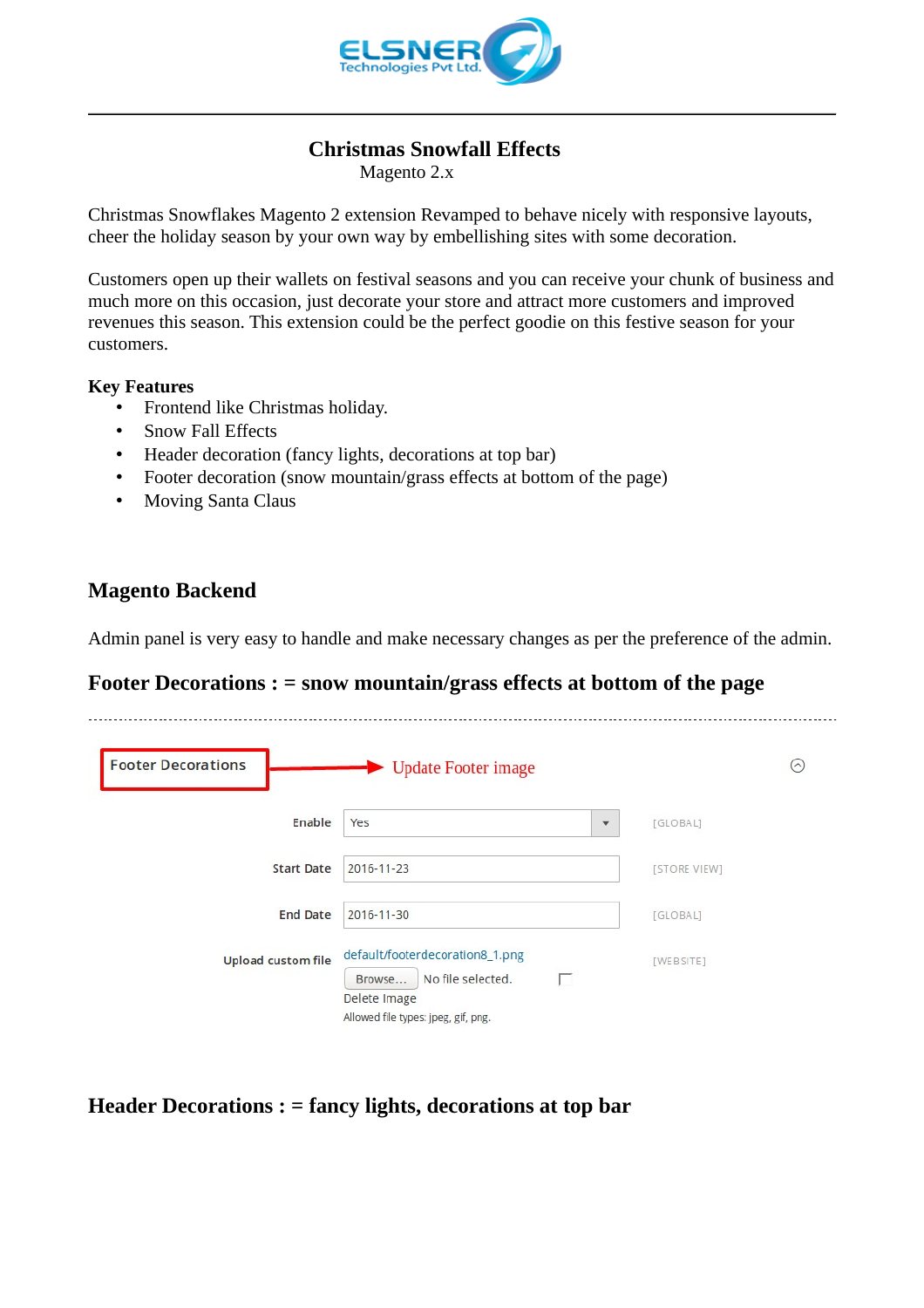| <b>Header Decorations</b> | Update header image                                                                                                 | $^{(\sim)}$ |
|---------------------------|---------------------------------------------------------------------------------------------------------------------|-------------|
| Enable                    | Yes<br>۳                                                                                                            | [GLOBAL]    |
| <b>Start Date</b>         | 2016-11-23                                                                                                          | [GLOBAL]    |
| <b>End Date</b>           | 2016-12-30                                                                                                          | [GLOBAL]    |
| Upload custom file        | default/Christmastop.gif<br>п<br>No file selected.<br>Browse<br>Delete Image<br>Allowed file types: jpeg, gif, png. | [WEBSITE]   |

# **SnowFlakes : = Admin can choose available images for displaying an effective punch of related festival**

| <b>Snow Flakes</b>             | <b>Update snow flakes</b>                            | $\odot$      |  |
|--------------------------------|------------------------------------------------------|--------------|--|
| Enable                         | Yes<br>$\blacktriangledown$                          | [GLOBAL]     |  |
| <b>Colors Of Snowflakes</b>    | red,pink.sliver<br>CSS values: #e6f2ff, #eee, silver | [GLOBAL]     |  |
| Snowflakes                     | ❄<br>Unicode characters like * * * + * or any text   | [GLOBAL]     |  |
| <b>Snow Speed</b>              | 3<br>$\boldsymbol{\mathrm{v}}$                       | [STORE VIEW] |  |
| <b>Minimum Snowflakes Size</b> | 25<br>Enter Snowflakes Between 10 To 25              | [STORE VIEW] |  |
| <b>Maximum Snowflakes Size</b> | 20<br>Enter Snowflakes Between 50 To 100             | [STORE VIEW] |  |

**Santa Clause := Enable / Disable Option for Santa Claus .**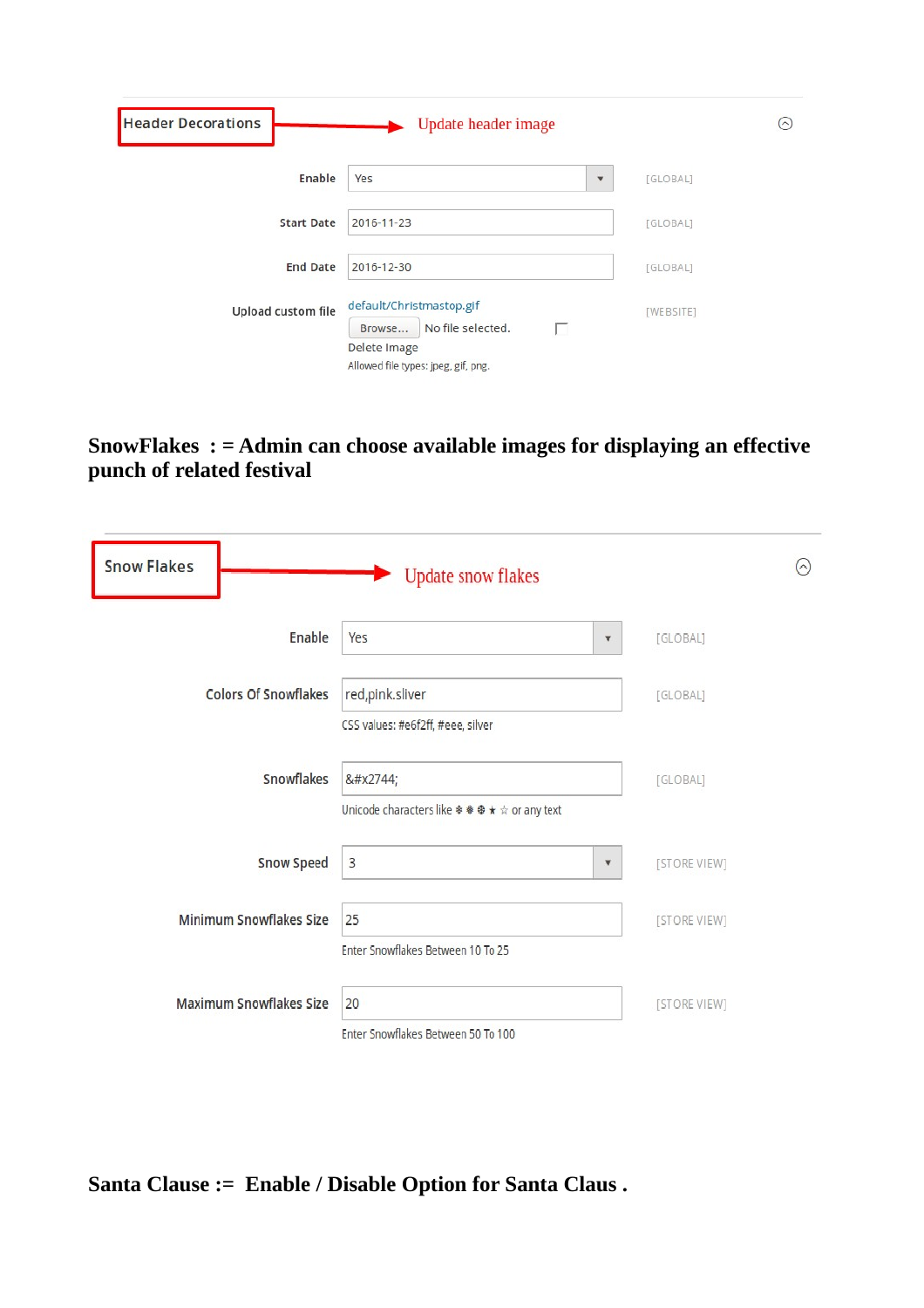| <b>Santa Clause</b>       | Update santa clause image                                                                                                 | $(\sim)$  |
|---------------------------|---------------------------------------------------------------------------------------------------------------------------|-----------|
| Enable                    | Yes<br>۳                                                                                                                  | [GLOBAL]  |
| <b>Start Date</b>         | 2016-11-23                                                                                                                | [GLOBAL]  |
| <b>End Date</b>           | 2016-11-30                                                                                                                | [GLOBAL]  |
| <b>Upload custom file</b> | default/Christmasanimation.gif<br>No file selected.<br>Browse<br>U<br>Delete Image<br>Allowed file types: jpeg, gif, png. | [WEBSITE] |

**New Year Ball : To welcome the note of a new year with the images in frontend**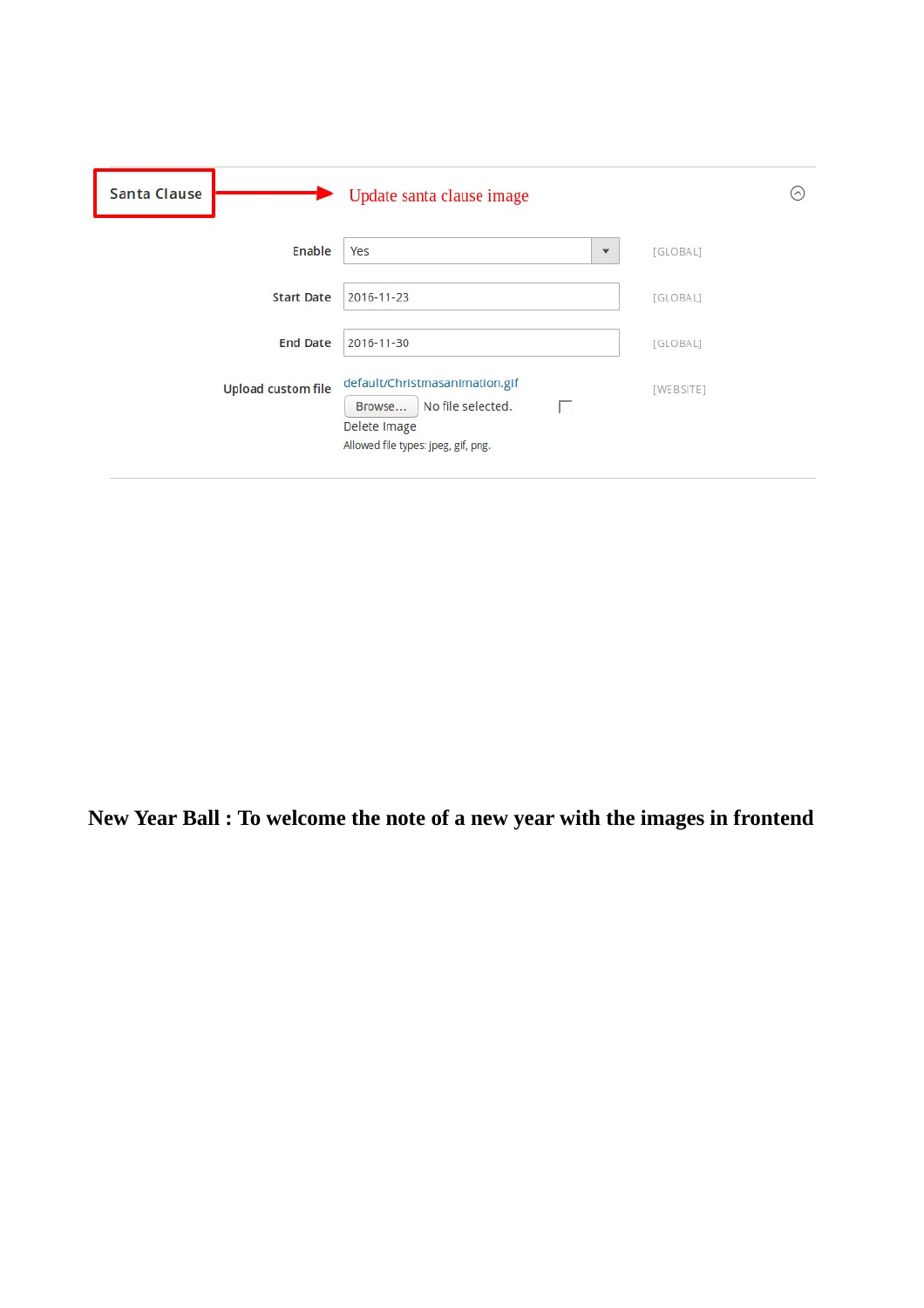| <b>New Year Ball</b>      | Update new year ball                                                                                               | $\odot$      |
|---------------------------|--------------------------------------------------------------------------------------------------------------------|--------------|
| Enable                    | Yes<br>$\overline{\mathbf{v}}$                                                                                     | [GLOBAL]     |
| <b>Start Date</b>         | 2016-11-23                                                                                                         | [GLOBAL]     |
| <b>End Date</b>           | 2016-11-30                                                                                                         | [GLOBAL]     |
| <b>Position</b>           | Top-Right<br>$\blacktriangledown$<br><b>Set Postion</b><br><b>SEL POSUOII</b>                                      | [STORE VIEW] |
| <b>Upload custom file</b> | default/newyearball.png<br>No file selected.<br>г<br>Browse<br>Delete Image<br>Allowed file types: jpeg, gif, png. | [WEBSITE]    |

**Snow Man** : = As the Celebration of the Christmas with the snow shower with the site.

| <b>Snow Man</b>           | Update snow man image                                                                                           | $(\sim)$     |
|---------------------------|-----------------------------------------------------------------------------------------------------------------|--------------|
| Enable                    | Yes<br>$\blacktriangledown$                                                                                     | [GLOBAL]     |
| <b>Start Date</b>         | 2016-11-23                                                                                                      | [GLOBAL]     |
| <b>End Date</b>           | 2016-11-30                                                                                                      | [GLOBAL]     |
| <b>Position</b>           | Bottom-Left<br>$\overline{\mathbf{v}}$<br>Set Snow Man Postion                                                  | [STORE VIEW] |
| <b>Upload custom file</b> | default/santanew.png<br>No file selected.<br>г<br>Browse<br>Delete Image<br>Allowed file types: jpeg, gif, png. | [WEBSITE]    |

**Front End**

**============================================================**